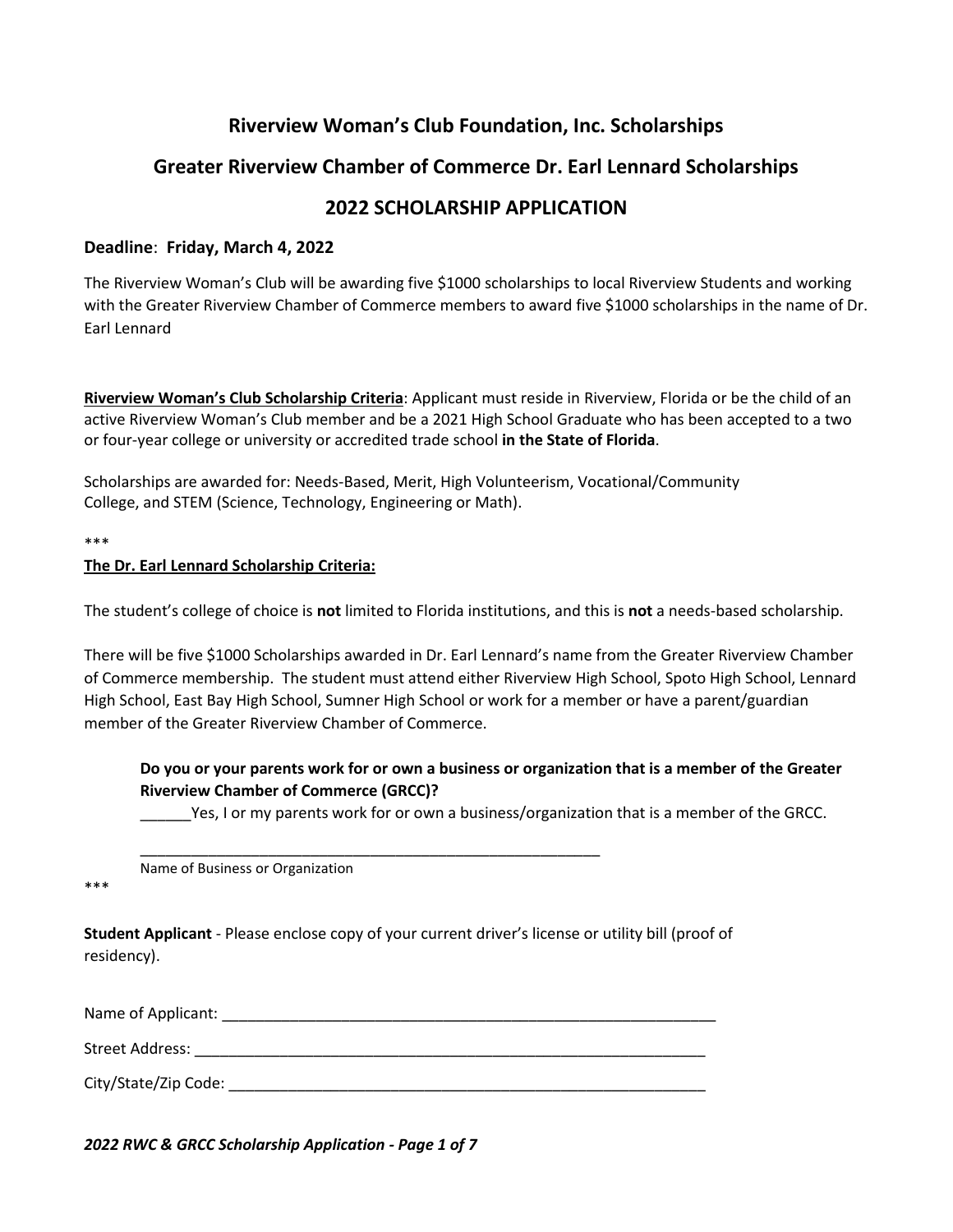| Telephone #s: land-line           | cell# |  |
|-----------------------------------|-------|--|
| Email address:                    |       |  |
| Name of Parent or Legal Guardian: |       |  |

## 1. **Verification of Family Income** (Please indicate on the appropriate line, the family's gross income)

| Note only for Needs-based requests: If applying for a needs-based scholarship, attach a signed copy<br>of the 1st and 2nd pages of Form 1040 from your parent's most recent two years' tax return; omit<br>social security numbers. (Optional: parent/guardian - please explain any extenuating<br>circumstances that will affect your family's yearly income causing financial hardship on the<br>scholarship applicant. Please attach a separate signed statement.) |
|-----------------------------------------------------------------------------------------------------------------------------------------------------------------------------------------------------------------------------------------------------------------------------------------------------------------------------------------------------------------------------------------------------------------------------------------------------------------------|
| Number of dependents living at home (include applicant, sibling(s) and/or dependents.)<br>Adults Children Other                                                                                                                                                                                                                                                                                                                                                       |
| 2. Student Finances                                                                                                                                                                                                                                                                                                                                                                                                                                                   |
|                                                                                                                                                                                                                                                                                                                                                                                                                                                                       |
| Length of Employment: _____________________ Wage or Weekly Income: \$_____________                                                                                                                                                                                                                                                                                                                                                                                    |
|                                                                                                                                                                                                                                                                                                                                                                                                                                                                       |
| Do you plan to be employed while continuing your education? Yes _______ No ______                                                                                                                                                                                                                                                                                                                                                                                     |
| Do you have a 529 Plan savings ____ yes ____ no? If yes, what is the value? ______                                                                                                                                                                                                                                                                                                                                                                                    |
| Do you have a Florida Prepaid Scholarship? _______________ Amount. \$____________                                                                                                                                                                                                                                                                                                                                                                                     |

*2022 RWC & GRCC Scholarship Application - Page 2 of 7*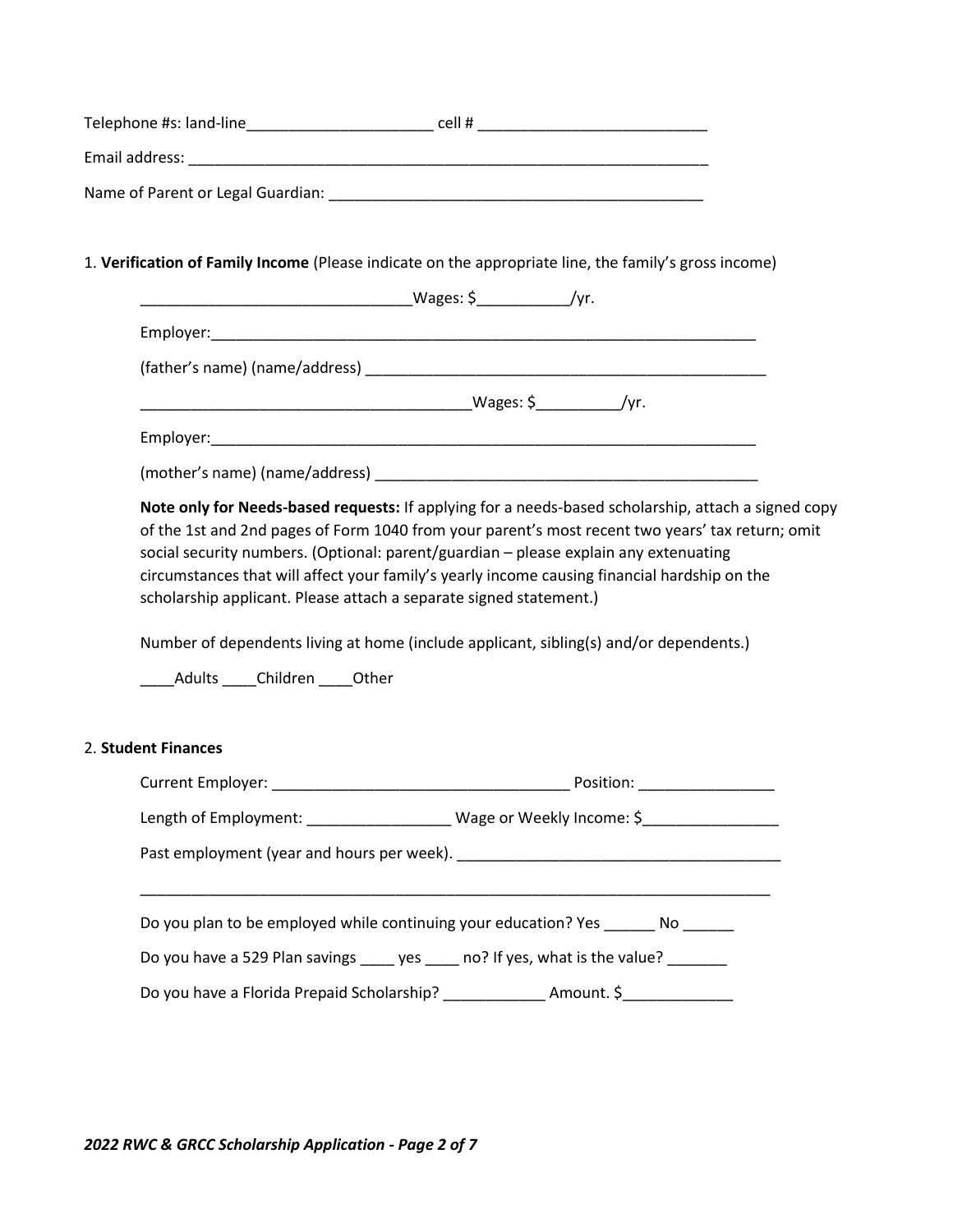## 3. **College Application**

|                               | Which college(s), or university (ties) have you applied for admission to?                         |  |  |
|-------------------------------|---------------------------------------------------------------------------------------------------|--|--|
|                               |                                                                                                   |  |  |
|                               |                                                                                                   |  |  |
|                               | What have you decided as a major course of study?                                                 |  |  |
|                               | Have you been granted scholarship aid? ____Yes or ____No If so, give details.                     |  |  |
| If so, give details.          | Do you intend to apply for financial aid at the college you plan to attend? _____ Yes or _____ No |  |  |
|                               | Have you reason to expect scholarship aid from any other source? ___ Yes or ___ No. If so, give   |  |  |
|                               | Do you plan on participating in a four-year college ROTC program? ___ Yes or ___ No               |  |  |
| 4. References                 |                                                                                                   |  |  |
| recommendation letter.        | Please provide two references from individuals not related to you and attach a copy of their      |  |  |
| 1. Name/title or relationship |                                                                                                   |  |  |
|                               |                                                                                                   |  |  |

\_\_\_\_\_\_\_\_\_\_\_\_\_\_\_\_\_\_\_\_\_\_\_\_\_\_\_\_\_\_\_\_\_\_\_\_\_\_\_\_\_\_\_\_\_\_\_\_\_\_\_\_\_\_\_\_\_\_\_\_\_\_\_\_\_\_\_\_\_\_\_\_\_\_

2. Name/title or relationship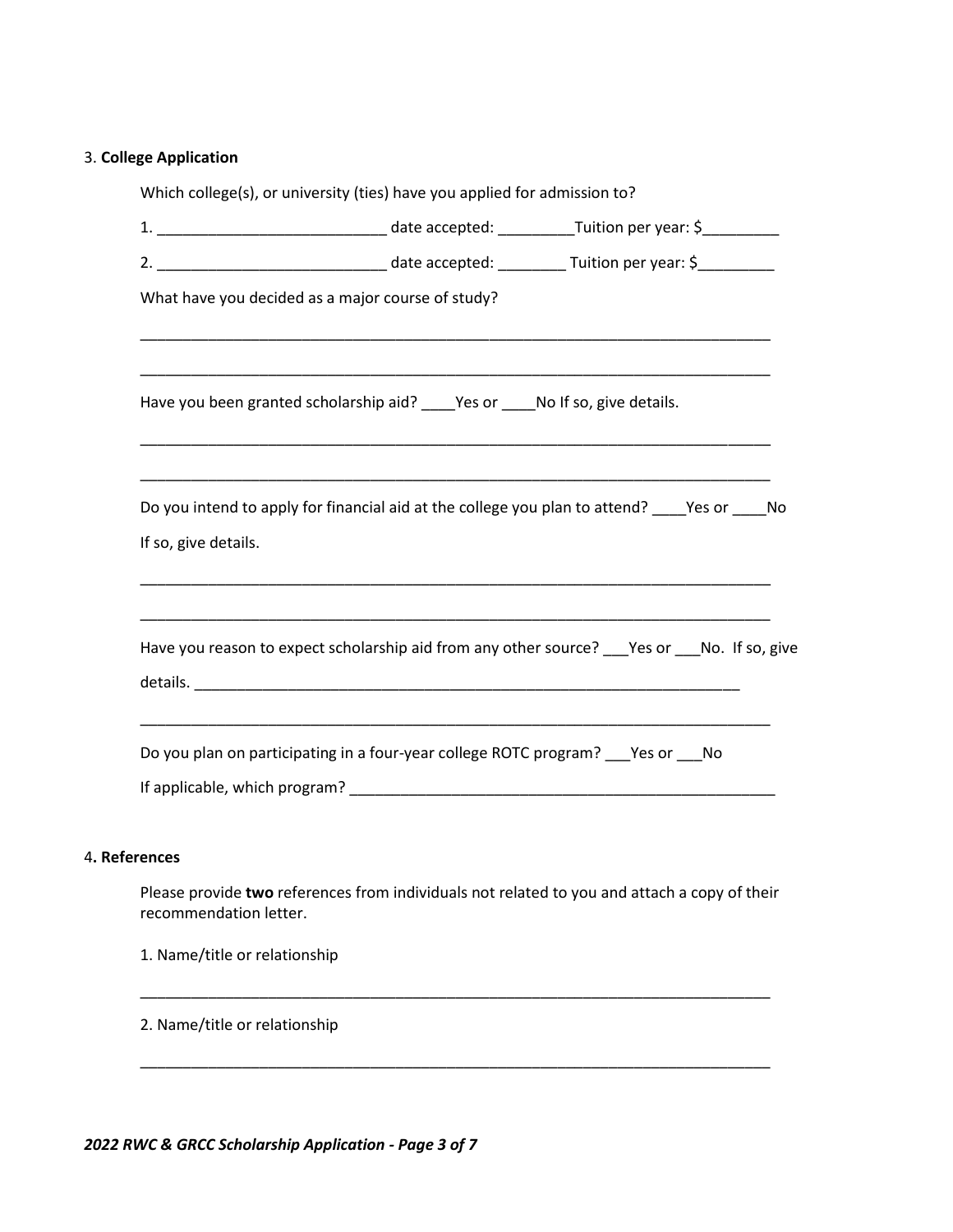| 5. Academic Standing: High School and/or Higher Education Grade Point Average |
|-------------------------------------------------------------------------------|
|-------------------------------------------------------------------------------|

| Class Rank: Class Rank:                                                                                                                           |
|---------------------------------------------------------------------------------------------------------------------------------------------------|
| Unweighted GPA (4 point scale): Weighted GPA:                                                                                                     |
| Composite ACT Score:                                                                                                                              |
| Combined SAT Score _______ (Math__________ Reading/Writing________)                                                                               |
| Dual Enrollment:<br>Are you DUAL ENROLLED at a community college? YES / NO (Circle one)<br># of Credits Graduating with AA? YES / NO (Circle one) |
| High School Magnet Program:                                                                                                                       |
| Are you enrolled in a High School Magnet Program? YES / NO (Circle one)                                                                           |
|                                                                                                                                                   |
| (i.e. Collegiate Academy, International Baccalaureate)                                                                                            |
|                                                                                                                                                   |

6. **Community Service Hours** – (Volunteer Organizations with hours and school-year worked)

\*\*\* Please attach a separate sheet if more room is needed for community service hours.

| Total Community Service Hours __________________                                                                                                                                                                                                                                                                                                                                                                                                                                                                                         |                     |  |
|------------------------------------------------------------------------------------------------------------------------------------------------------------------------------------------------------------------------------------------------------------------------------------------------------------------------------------------------------------------------------------------------------------------------------------------------------------------------------------------------------------------------------------------|---------------------|--|
| Organization                                                                                                                                                                                                                                                                                                                                                                                                                                                                                                                             | Total Hours Year(s) |  |
|                                                                                                                                                                                                                                                                                                                                                                                                                                                                                                                                          |                     |  |
|                                                                                                                                                                                                                                                                                                                                                                                                                                                                                                                                          |                     |  |
| c.                                                                                                                                                                                                                                                                                                                                                                                                                                                                                                                                       |                     |  |
| $\underline{\hspace{1cm}}\qquad \qquad \underbrace{\hspace{1cm}}\qquad \qquad \underbrace{\hspace{1cm}}\qquad \qquad \underbrace{\hspace{1cm}}\qquad \qquad \ldots \qquad \qquad \ldots \qquad \qquad \ldots \qquad \qquad \ldots \qquad \qquad \ldots \qquad \qquad \ldots \qquad \qquad \ldots \qquad \qquad \ldots \qquad \qquad \ldots \qquad \qquad \ldots \qquad \qquad \ldots \qquad \qquad \ldots \qquad \qquad \ldots \qquad \qquad \ldots \qquad \qquad \ldots \qquad \qquad \ldots \qquad \qquad \ldots \qquad \qquad \ldots$ |                     |  |
|                                                                                                                                                                                                                                                                                                                                                                                                                                                                                                                                          |                     |  |
|                                                                                                                                                                                                                                                                                                                                                                                                                                                                                                                                          |                     |  |
|                                                                                                                                                                                                                                                                                                                                                                                                                                                                                                                                          |                     |  |
|                                                                                                                                                                                                                                                                                                                                                                                                                                                                                                                                          |                     |  |
|                                                                                                                                                                                                                                                                                                                                                                                                                                                                                                                                          |                     |  |

7. **Transcript** - Please attach a copy of your Transcript. (The transcript is available in your high school guidance office or college registrar's office.)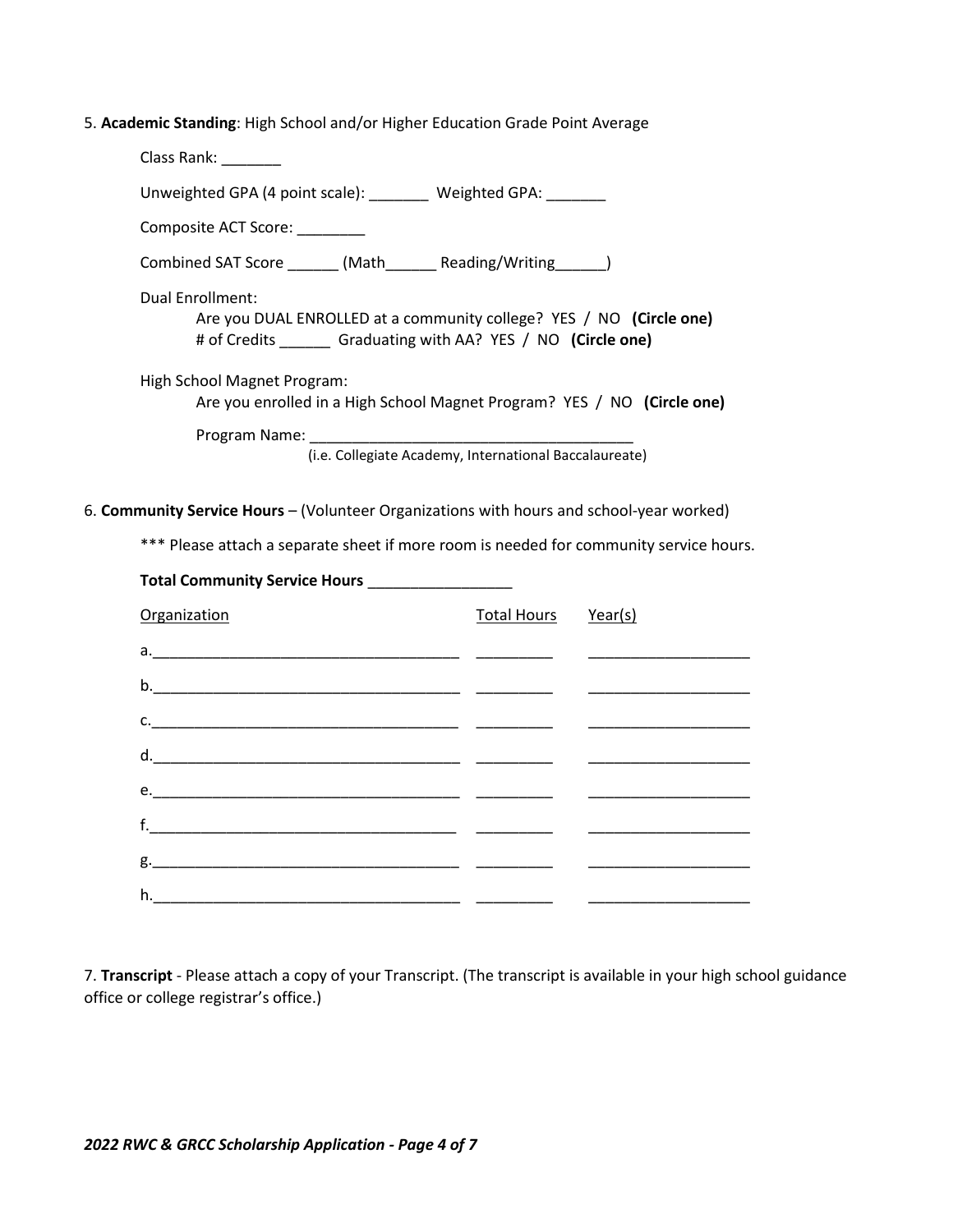8. **School Related Academic Activities** - Indicate activity/organization, role or award, high school or college year by (1), (2), (3), (4) .

- Participation in activity/organization State the name of the organization; member or any leadership positions held and year. Examples, *Orchestra, Member, 2, 3, 4* -- OR -- *Debate Team, Secretary, 3,4*.
- Honors and Awards State the nature of honor or award and year. Example, *National Honor Society, Award/Honor, 3, 4*

| Activity/Organization | Member, Office/Leadership<br>Position, List Awards | Year(s) |
|-----------------------|----------------------------------------------------|---------|
|                       |                                                    |         |
|                       |                                                    |         |
|                       |                                                    |         |
|                       |                                                    |         |
|                       |                                                    |         |
|                       |                                                    |         |
|                       |                                                    |         |

9. **School Related Extra-Curricular Activities -** Indicate activity/organization, role or award, high school or college year by (1), (2), (3), (4) .

- Participation in activity/organization State the name of the organization; member or any leadership positions held and year. Examples, *Varsity Soccer, Team Captain, 2, 3, 4* -- OR -- *Debate Team, Member, 3,4*.
- Honors and Awards State the nature of honor or award and year. Example, *Lettered Soccer, Award/Honor, 3, 4.*

| Organization/Activity | Member, Office/Leadership<br>Position, List Awards | Year(s) |
|-----------------------|----------------------------------------------------|---------|
|                       |                                                    |         |
|                       |                                                    |         |
|                       |                                                    |         |
| d.                    |                                                    |         |
|                       |                                                    |         |
|                       |                                                    |         |
|                       |                                                    |         |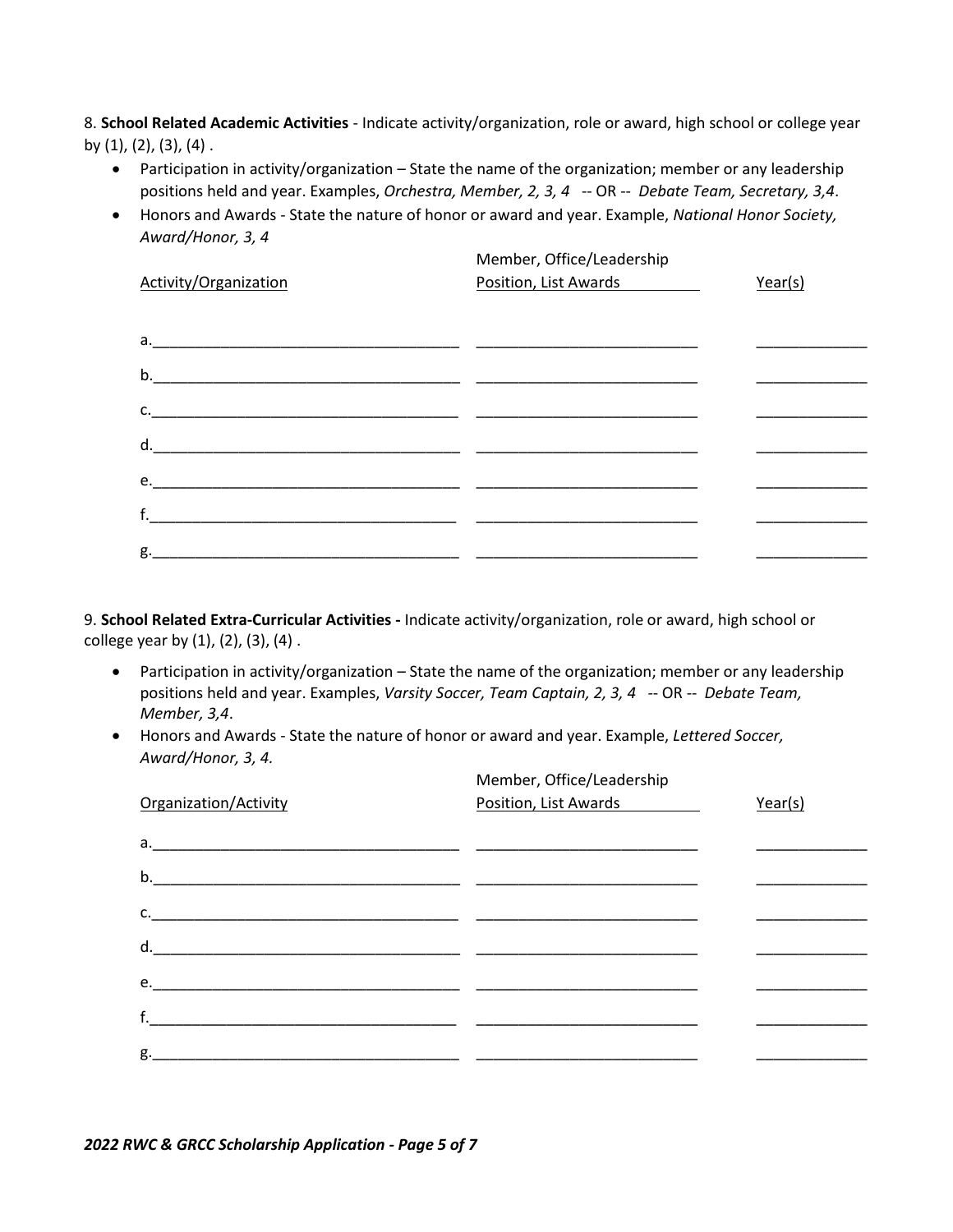10. **Non-School Related Civic Activities -** Indicate activity/organization, role or award, high school or college year by (1), (2), (3), (4) .

- Participation in activity/organization State the name of the organization; member or any leadership positions held and year. Examples, Hillsborough Cty Youth Leadership Council*, member, 03, 04*
- Honors and Awards State the nature of honor or award and year. Example, *Hillsborough Cty Youth Leadership Council, President's Award, 04*

| Activity | Member, Office/Leadership<br>Position, List Awards | Year(s) |
|----------|----------------------------------------------------|---------|
|          |                                                    |         |
|          |                                                    |         |
|          |                                                    |         |
|          |                                                    |         |
|          |                                                    |         |
|          |                                                    |         |
|          |                                                    |         |
|          |                                                    |         |

#### 11. **State your plans for enrollment in an accredited college or university or trade school**

\_\_\_\_\_\_\_\_\_\_\_\_\_\_\_\_\_\_\_\_\_\_\_\_\_\_\_\_\_\_\_\_\_\_\_\_\_\_\_\_\_\_\_\_\_\_\_\_\_\_\_\_\_\_\_\_\_\_\_\_\_\_\_\_\_\_\_\_\_\_\_\_\_\_

#### 12. **Applicant Statement**

On a separate sheet of paper, please describe, in 500 or less words why you are deserving of a Riverview Woman's Club Foundation or Dr. Earl Lennard/Greater Riverview Chamber of Commerce scholarship, need for financial aid, college and career goals and other information about you and your circumstances that you believe would be of value in the selection process.